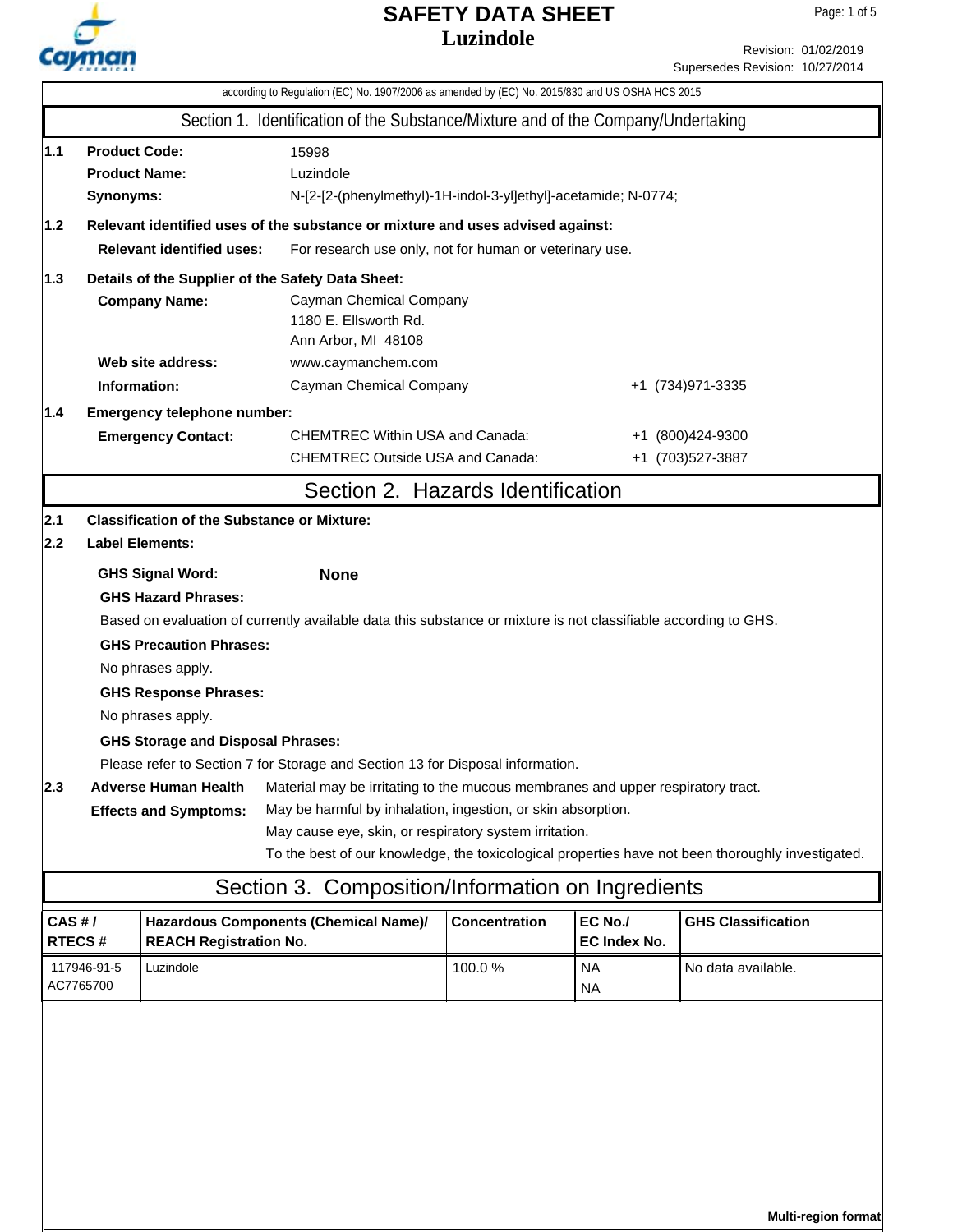

Revision: 01/02/2019 Supersedes Revision: 10/27/2014

|     |                                                                                                                    | Section 4. First Aid Measures                                                                                                                                                                                                                                                                                                |  |  |  |  |
|-----|--------------------------------------------------------------------------------------------------------------------|------------------------------------------------------------------------------------------------------------------------------------------------------------------------------------------------------------------------------------------------------------------------------------------------------------------------------|--|--|--|--|
| 4.1 | <b>Description of First Aid</b>                                                                                    |                                                                                                                                                                                                                                                                                                                              |  |  |  |  |
|     | <b>Measures:</b>                                                                                                   |                                                                                                                                                                                                                                                                                                                              |  |  |  |  |
|     | In Case of Inhalation:                                                                                             | Remove to fresh air. If not breathing, give artificial respiration or give oxygen by trained personnel.<br>Get immediate medical attention.                                                                                                                                                                                  |  |  |  |  |
|     | In Case of Skin Contact:                                                                                           | Immediately wash skin with soap and plenty of water for at least 15 minutes. Remove contaminated<br>clothing. Get medical attention if symptoms occur. Wash clothing before reuse.<br>Hold eyelids apart and flush eyes with plenty of water for at least 15 minutes. Have eyes examined<br>and tested by medical personnel. |  |  |  |  |
|     | In Case of Eye Contact:                                                                                            |                                                                                                                                                                                                                                                                                                                              |  |  |  |  |
|     | In Case of Ingestion:                                                                                              | Wash out mouth with water provided person is conscious. Never give anything by mouth to an<br>unconscious person. Get medical attention. Do NOT induce vomiting unless directed to do so by<br>medical personnel.                                                                                                            |  |  |  |  |
|     |                                                                                                                    | Section 5. Fire Fighting Measures                                                                                                                                                                                                                                                                                            |  |  |  |  |
| 5.1 | <b>Suitable Extinguishing</b>                                                                                      | Use alcohol-resistant foam, carbon dioxide, water, or dry chemical spray.                                                                                                                                                                                                                                                    |  |  |  |  |
|     | Media:                                                                                                             | Use water spray to cool fire-exposed containers.                                                                                                                                                                                                                                                                             |  |  |  |  |
|     |                                                                                                                    | Unsuitable Extinguishing A solid water stream may be inefficient.                                                                                                                                                                                                                                                            |  |  |  |  |
|     | Media:                                                                                                             |                                                                                                                                                                                                                                                                                                                              |  |  |  |  |
| 5.2 | Flammable Properties and No data available.                                                                        |                                                                                                                                                                                                                                                                                                                              |  |  |  |  |
|     | Hazards:                                                                                                           | No data available.                                                                                                                                                                                                                                                                                                           |  |  |  |  |
|     | Flash Pt:                                                                                                          | No data.                                                                                                                                                                                                                                                                                                                     |  |  |  |  |
|     |                                                                                                                    | LEL: No data.<br>UEL: No data.                                                                                                                                                                                                                                                                                               |  |  |  |  |
|     | <b>Explosive Limits:</b><br><b>Autoignition Pt:</b>                                                                | No data.                                                                                                                                                                                                                                                                                                                     |  |  |  |  |
| 5.3 |                                                                                                                    | Fire Fighting Instructions: As in any fire, wear self-contained breathing apparatus pressure-demand (NIOSH approved or                                                                                                                                                                                                       |  |  |  |  |
|     |                                                                                                                    | equivalent), and full protective gear to prevent contact with skin and eyes.                                                                                                                                                                                                                                                 |  |  |  |  |
|     |                                                                                                                    | Section 6. Accidental Release Measures                                                                                                                                                                                                                                                                                       |  |  |  |  |
| 6.1 | <b>Protective Precautions,</b>                                                                                     | Avoid raising and breathing dust, and provide adequate ventilation.                                                                                                                                                                                                                                                          |  |  |  |  |
|     |                                                                                                                    | Protective Equipment and As conditions warrant, wear a NIOSH approved self-contained breathing apparatus, or respirator,                                                                                                                                                                                                     |  |  |  |  |
|     | <b>Emergency Procedures:</b>                                                                                       | and appropriate personal protection (rubber boots, safety goggles, and heavy rubber gloves).                                                                                                                                                                                                                                 |  |  |  |  |
| 6.2 | <b>Environmental</b><br><b>Precautions:</b>                                                                        | Take steps to avoid release into the environment, if safe to do so.                                                                                                                                                                                                                                                          |  |  |  |  |
| 6.3 |                                                                                                                    | Methods and Material For Contain spill and collect, as appropriate.                                                                                                                                                                                                                                                          |  |  |  |  |
|     | Containment and Cleaning Transfer to a chemical waste container for disposal in accordance with local regulations. |                                                                                                                                                                                                                                                                                                                              |  |  |  |  |
|     | Up:                                                                                                                |                                                                                                                                                                                                                                                                                                                              |  |  |  |  |
|     | Section 7. Handling and Storage                                                                                    |                                                                                                                                                                                                                                                                                                                              |  |  |  |  |
| 7.1 |                                                                                                                    | Precautions To Be Taken Avoid breathing dust/fume/gas/mist/vapours/spray.                                                                                                                                                                                                                                                    |  |  |  |  |
|     | in Handling:                                                                                                       | Avoid prolonged or repeated exposure.                                                                                                                                                                                                                                                                                        |  |  |  |  |
| 7.2 |                                                                                                                    | Precautions To Be Taken Keep container tightly closed.                                                                                                                                                                                                                                                                       |  |  |  |  |
|     | in Storing:                                                                                                        | Store in accordance with information listed on the product insert.                                                                                                                                                                                                                                                           |  |  |  |  |
|     |                                                                                                                    | Section 8. Exposure Controls/Personal Protection                                                                                                                                                                                                                                                                             |  |  |  |  |
| 8.1 | <b>Exposure Parameters:</b>                                                                                        |                                                                                                                                                                                                                                                                                                                              |  |  |  |  |
|     |                                                                                                                    |                                                                                                                                                                                                                                                                                                                              |  |  |  |  |

**Multi-region format**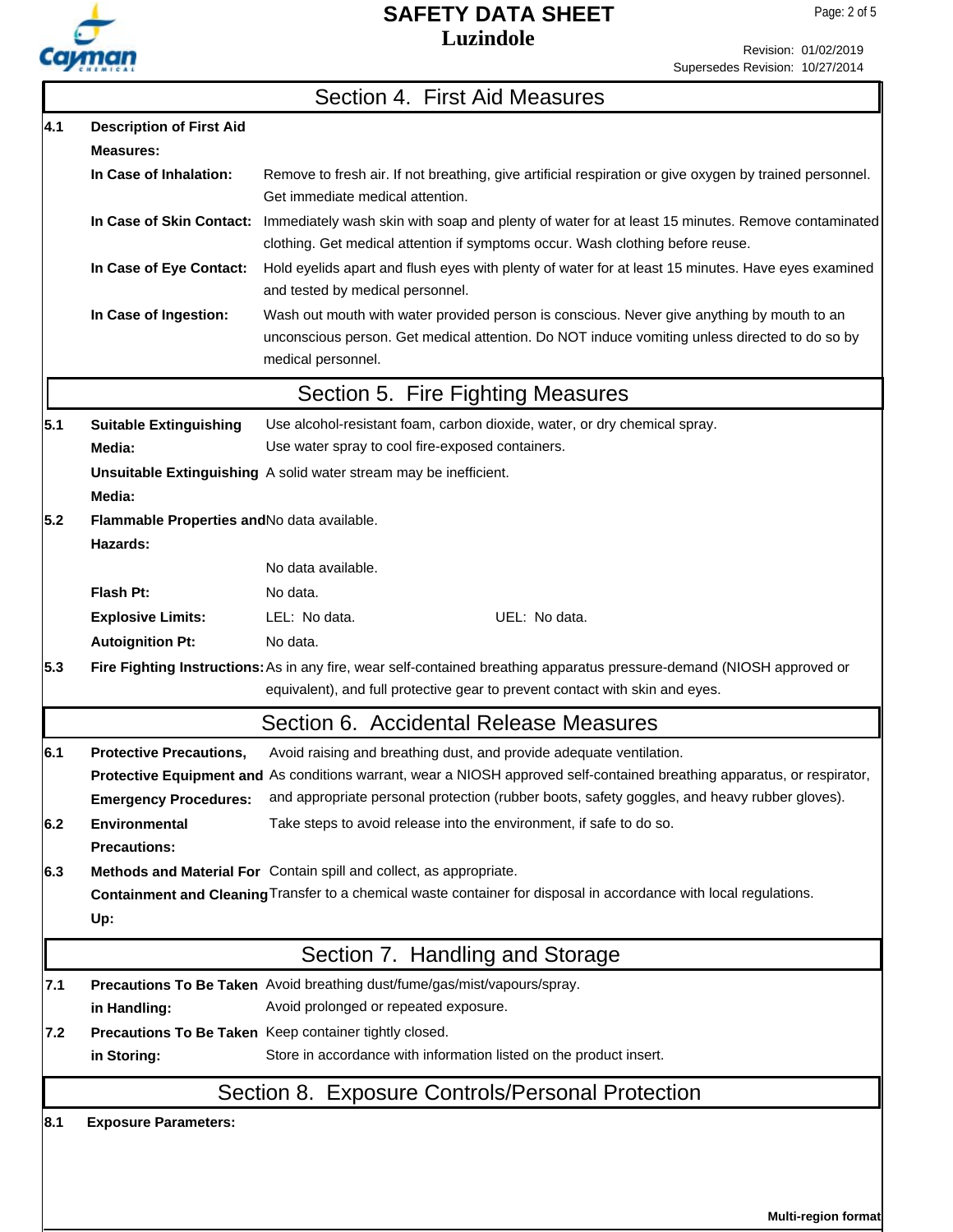

Revision: 01/02/2019 Supersedes Revision: 10/27/2014

| 8.2.1 | <b>Engineering Controls</b>                                  | Use process enclosures, local exhaust ventilation, or other engineering controls to control airborne  |  |  |  |  |
|-------|--------------------------------------------------------------|-------------------------------------------------------------------------------------------------------|--|--|--|--|
|       |                                                              |                                                                                                       |  |  |  |  |
|       | (Ventilation etc.):                                          | levels below recommended exposure limits.                                                             |  |  |  |  |
| 8.2.2 | <b>Personal protection equipment:</b>                        |                                                                                                       |  |  |  |  |
|       | <b>Eye Protection:</b>                                       | Safety glasses                                                                                        |  |  |  |  |
|       | <b>Protective Gloves:</b>                                    | Compatible chemical-resistant gloves                                                                  |  |  |  |  |
|       | Other Protective Clothing: Lab coat                          |                                                                                                       |  |  |  |  |
|       | <b>Respiratory Equipment</b>                                 | NIOSH approved respirator, as conditions warrant.                                                     |  |  |  |  |
|       | (Specify Type):                                              |                                                                                                       |  |  |  |  |
|       | Work/Hygienic/Maintenan Do not take internally.              |                                                                                                       |  |  |  |  |
|       | ce Practices:                                                | Facilities storing or utilizing this material should be equipped with an eyewash and a safety shower. |  |  |  |  |
|       |                                                              | Wash thoroughly after handling.                                                                       |  |  |  |  |
|       |                                                              | No data available.                                                                                    |  |  |  |  |
|       |                                                              | Section 9. Physical and Chemical Properties                                                           |  |  |  |  |
| 9.1   | <b>Information on Basic Physical and Chemical Properties</b> |                                                                                                       |  |  |  |  |
|       | <b>Physical States:</b>                                      | $\lceil$ $\rfloor$ Gas<br>[ ] Liquid<br>[X] Solid                                                     |  |  |  |  |
|       | <b>Appearance and Odor:</b>                                  | A crystalline solid                                                                                   |  |  |  |  |
|       | pH:                                                          | No data.                                                                                              |  |  |  |  |
|       | <b>Melting Point:</b>                                        | No data.                                                                                              |  |  |  |  |
|       | <b>Boiling Point:</b>                                        | No data.                                                                                              |  |  |  |  |
|       | Flash Pt:                                                    | No data.                                                                                              |  |  |  |  |
|       | <b>Evaporation Rate:</b>                                     | No data.                                                                                              |  |  |  |  |
|       | Flammability (solid, gas):                                   | No data available.                                                                                    |  |  |  |  |
|       | <b>Explosive Limits:</b>                                     | LEL: No data.<br>UEL: No data.                                                                        |  |  |  |  |
|       | Vapor Pressure (vs. Air or mm                                | No data.                                                                                              |  |  |  |  |
|       | $Hg$ ):                                                      |                                                                                                       |  |  |  |  |
|       | Vapor Density (vs. Air = 1):                                 | No data.                                                                                              |  |  |  |  |
|       | Specific Gravity (Water = 1):                                | No data.                                                                                              |  |  |  |  |
|       | <b>Solubility in Water:</b>                                  | No data.                                                                                              |  |  |  |  |
|       | <b>Solubility Notes:</b>                                     | ~0.5 mg/ml in a 1:1 solution of EtOH:PBS (pH 7.2); ~30 mg/ml in EtOH & DMF; ~20 mg/ml                 |  |  |  |  |
|       |                                                              | in DMSO;                                                                                              |  |  |  |  |
|       | <b>Octanol/Water Partition</b>                               | No data.                                                                                              |  |  |  |  |
|       | <b>Coefficient:</b>                                          |                                                                                                       |  |  |  |  |
|       | <b>Autoignition Pt:</b>                                      | No data.                                                                                              |  |  |  |  |
|       | <b>Decomposition Temperature:</b>                            | No data.                                                                                              |  |  |  |  |
|       | <b>Viscosity:</b>                                            | No data.                                                                                              |  |  |  |  |
| 9.2   | <b>Other Information</b>                                     |                                                                                                       |  |  |  |  |
|       | <b>Percent Volatile:</b>                                     | No data.                                                                                              |  |  |  |  |
|       | <b>Molecular Formula &amp; Weight:</b>                       | C19H20N2O<br>292.3                                                                                    |  |  |  |  |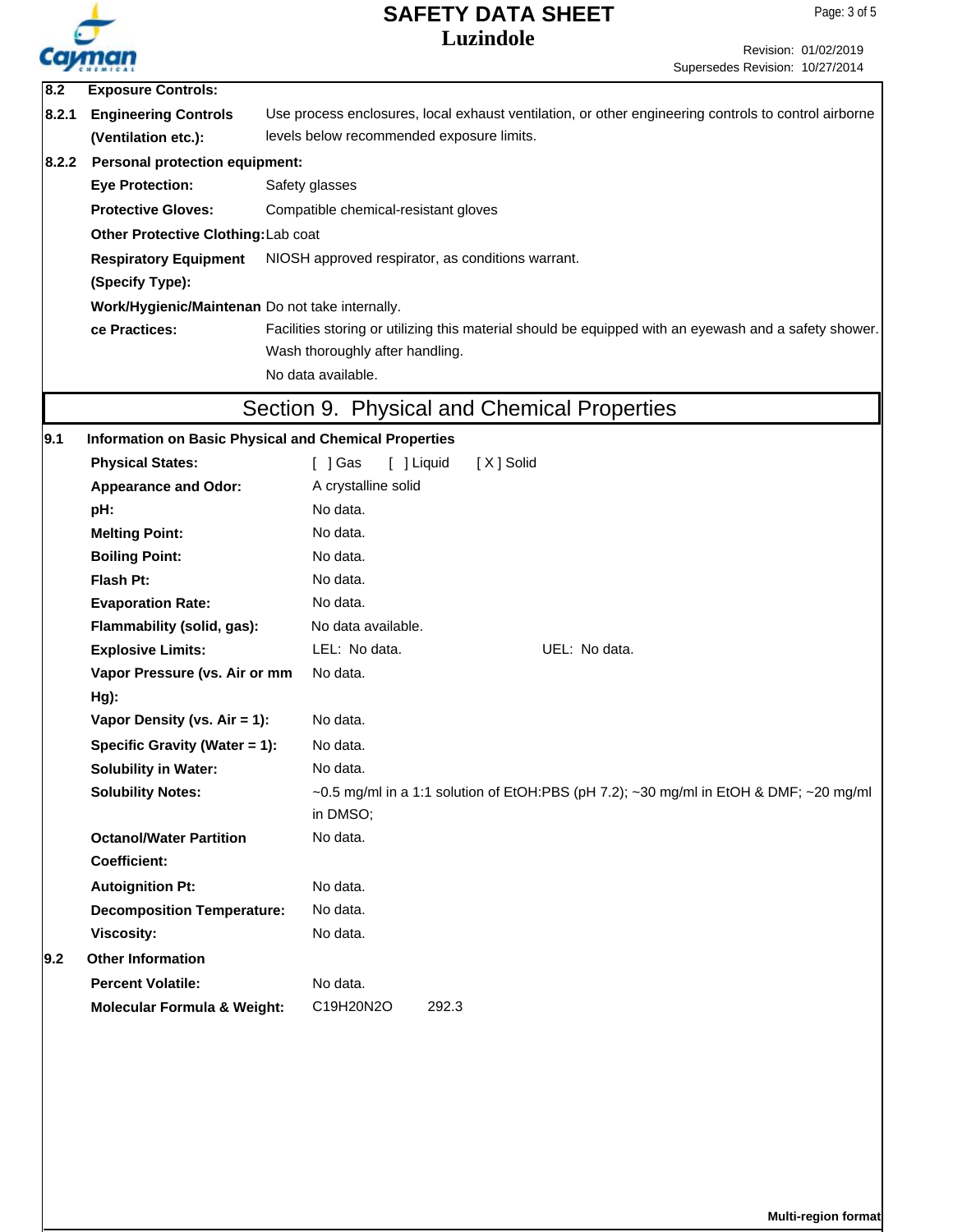

**Multi-region format**

Revision: 01/02/2019 Supersedes Revision: 10/27/2014

|                                                      | <b>CHEMICAL</b>                                   |                                           |                                                                                          |            |             |              | Supersedes Revision: 10/27/2014 |  |  |
|------------------------------------------------------|---------------------------------------------------|-------------------------------------------|------------------------------------------------------------------------------------------|------------|-------------|--------------|---------------------------------|--|--|
|                                                      |                                                   |                                           | Section 10. Stability and Reactivity                                                     |            |             |              |                                 |  |  |
| 10.1                                                 | <b>Reactivity:</b>                                |                                           | No data available.                                                                       |            |             |              |                                 |  |  |
| 10.2                                                 | Stability:                                        |                                           | Unstable [ ]<br>Stable [X]                                                               |            |             |              |                                 |  |  |
| 10.3                                                 | <b>Stability Note(s):</b>                         |                                           | Stable if stored in accordance with information listed on the product insert.            |            |             |              |                                 |  |  |
|                                                      | <b>Polymerization:</b>                            |                                           | Will occur [ ]<br>Will not occur [X]                                                     |            |             |              |                                 |  |  |
| 10.4                                                 | <b>Conditions To Avoid:</b><br>No data available. |                                           |                                                                                          |            |             |              |                                 |  |  |
| 10.5                                                 | Incompatibility - Materials strong acids          |                                           |                                                                                          |            |             |              |                                 |  |  |
|                                                      | strong bases<br>To Avoid:                         |                                           |                                                                                          |            |             |              |                                 |  |  |
| 10.6                                                 | <b>Hazardous</b>                                  |                                           | carbon dioxide                                                                           |            |             |              |                                 |  |  |
|                                                      |                                                   | Decomposition or                          | carbon monoxide                                                                          |            |             |              |                                 |  |  |
|                                                      | <b>Byproducts:</b>                                |                                           | nitrogen oxides                                                                          |            |             |              |                                 |  |  |
|                                                      |                                                   |                                           | Section 11. Toxicological Information                                                    |            |             |              |                                 |  |  |
| 11.1                                                 | Information on                                    |                                           | The toxicological effects of this product have not been thoroughly studied.              |            |             |              |                                 |  |  |
|                                                      |                                                   | <b>Toxicological Effects:</b>             |                                                                                          |            |             |              |                                 |  |  |
| CAS#                                                 |                                                   |                                           | <b>Hazardous Components (Chemical Name)</b>                                              | <b>NTP</b> | <b>IARC</b> | <b>ACGIH</b> | <b>OSHA</b>                     |  |  |
|                                                      | 117946-91-5                                       | Luzindole                                 |                                                                                          | n.a.       | n.a.        | n.a.         | n.a.                            |  |  |
|                                                      |                                                   |                                           |                                                                                          |            |             |              |                                 |  |  |
|                                                      |                                                   |                                           | Section 12. Ecological Information                                                       |            |             |              |                                 |  |  |
| 12.1                                                 | <b>Toxicity:</b>                                  |                                           | Avoid release into the environment.                                                      |            |             |              |                                 |  |  |
|                                                      |                                                   |                                           | Runoff from fire control or dilution water may cause pollution.                          |            |             |              |                                 |  |  |
| 12.2                                                 | No data available.<br><b>Persistence and</b>      |                                           |                                                                                          |            |             |              |                                 |  |  |
|                                                      | Degradability:                                    |                                           |                                                                                          |            |             |              |                                 |  |  |
| <b>Bioaccumulative</b><br>No data available.<br>12.3 |                                                   |                                           |                                                                                          |            |             |              |                                 |  |  |
|                                                      |                                                   | <b>Potential:</b>                         |                                                                                          |            |             |              |                                 |  |  |
| 12.4                                                 | <b>Mobility in Soil:</b><br>No data available.    |                                           |                                                                                          |            |             |              |                                 |  |  |
| 12.5                                                 |                                                   |                                           | <b>Results of PBT and vPvB</b> No data available.                                        |            |             |              |                                 |  |  |
|                                                      | assessment:                                       |                                           |                                                                                          |            |             |              |                                 |  |  |
| 12.6                                                 |                                                   | Other adverse effects:                    | No data available.                                                                       |            |             |              |                                 |  |  |
|                                                      |                                                   |                                           | Section 13. Disposal Considerations                                                      |            |             |              |                                 |  |  |
| 13.1                                                 |                                                   |                                           | Waste Disposal Method: Dispose in accordance with local, state, and federal regulations. |            |             |              |                                 |  |  |
|                                                      |                                                   |                                           | Section 14. Transport Information                                                        |            |             |              |                                 |  |  |
| 14.1                                                 |                                                   | <b>LAND TRANSPORT (US DOT):</b>           |                                                                                          |            |             |              |                                 |  |  |
|                                                      |                                                   | <b>DOT Proper Shipping Name:</b>          | Not dangerous goods.                                                                     |            |             |              |                                 |  |  |
|                                                      | <b>DOT Hazard Class:</b>                          |                                           |                                                                                          |            |             |              |                                 |  |  |
|                                                      | <b>UN/NA Number:</b>                              |                                           |                                                                                          |            |             |              |                                 |  |  |
| 14.1                                                 |                                                   | <b>LAND TRANSPORT (European ADR/RID):</b> |                                                                                          |            |             |              |                                 |  |  |
|                                                      |                                                   | <b>ADR/RID Shipping Name:</b>             | Not dangerous goods.                                                                     |            |             |              |                                 |  |  |
|                                                      | <b>UN Number:</b>                                 |                                           |                                                                                          |            |             |              |                                 |  |  |
|                                                      | <b>Hazard Class:</b>                              |                                           |                                                                                          |            |             |              |                                 |  |  |
|                                                      |                                                   |                                           |                                                                                          |            |             |              |                                 |  |  |
|                                                      |                                                   |                                           |                                                                                          |            |             |              |                                 |  |  |
|                                                      |                                                   |                                           |                                                                                          |            |             |              |                                 |  |  |
|                                                      |                                                   |                                           |                                                                                          |            |             |              |                                 |  |  |
|                                                      |                                                   |                                           |                                                                                          |            |             |              |                                 |  |  |